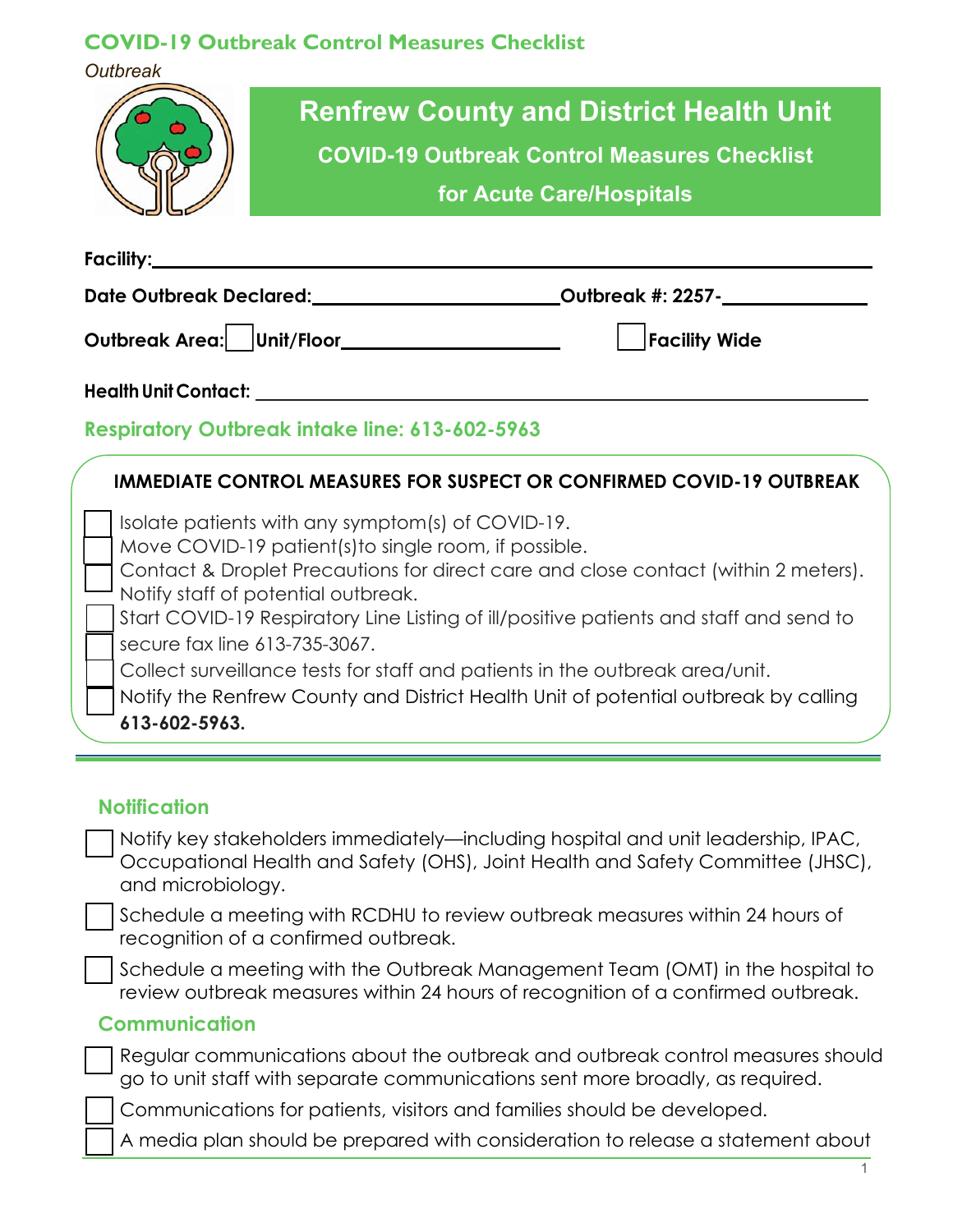#### *Outbreak*

the outbreak, if appropriate.

Signage should be present on the unit to notify visitors and off-unit staff about the outbreak.

## **Case Identification & Contact Tracing**

Initiate contact tracing related to all positive patient and staff cases.

IPAC should notify OHS about new patient cases and OHS should notify IPAC about new staff cases to ensure early outbreak recognition and allow prompt contact tracing of patients and staff

IPAC in collaboration with OHS should conduct forward and backward contract tracing of all positive patient cases to allow rapid identification and management of exposed patients and staff and to identify the source of the outbreak.

## **COVID-19 Testing:**

Check expiry dates on swabs.

Test all asymptomatic unvaccinated or partially-vaccinated staff working on the affected units as soon as possible.

Test all asymptomatic, unvaccinated or partially-vaccinated patients on the affected units as soon as possible.

Consider need to test asymptomatic fully-vaccinated patients or staff depending on the VOC type (if known), the patient's or staff's underlying health conditions, or based on other epidemiological features of concern such as a larger number of initial cases and cases occurring in fully-vaccinated individuals.

Discuss with IPAC and RCDHU if area/unit wide testing is required for all staff and patients in the outbreak area/unit.

### **Admissions and Transfers**

If in suspect outbreak, pause admissions and transfers until the situation is reviewed by the OMT.

Once an outbreak is declared the unit should be closed to admissions and non-urgent transfers.

Patients who require urgent transfer to another unit for medical reasons should be transferred in Droplet and Contact Precautions and remain in quarantine for 14 days from their last day on the outbreak unit and be retested at the end of the quarantine period.

Identify patients who have recently been transferred off the area/unit to other wards or facilities; notify other wards or facilities of the suspected outbreak and ensure all transferred patients are in Droplet and Contact Precautions—testing of these patients may be indicated and the timing of such testing can be determined by the OMT.

### **Cohorting and Isolation**

Place all positive patients in Droplet and Contact Precautions in single rooms or cohort with other confirmed positive cases.

Ensure all positive staff are in home self-isolation.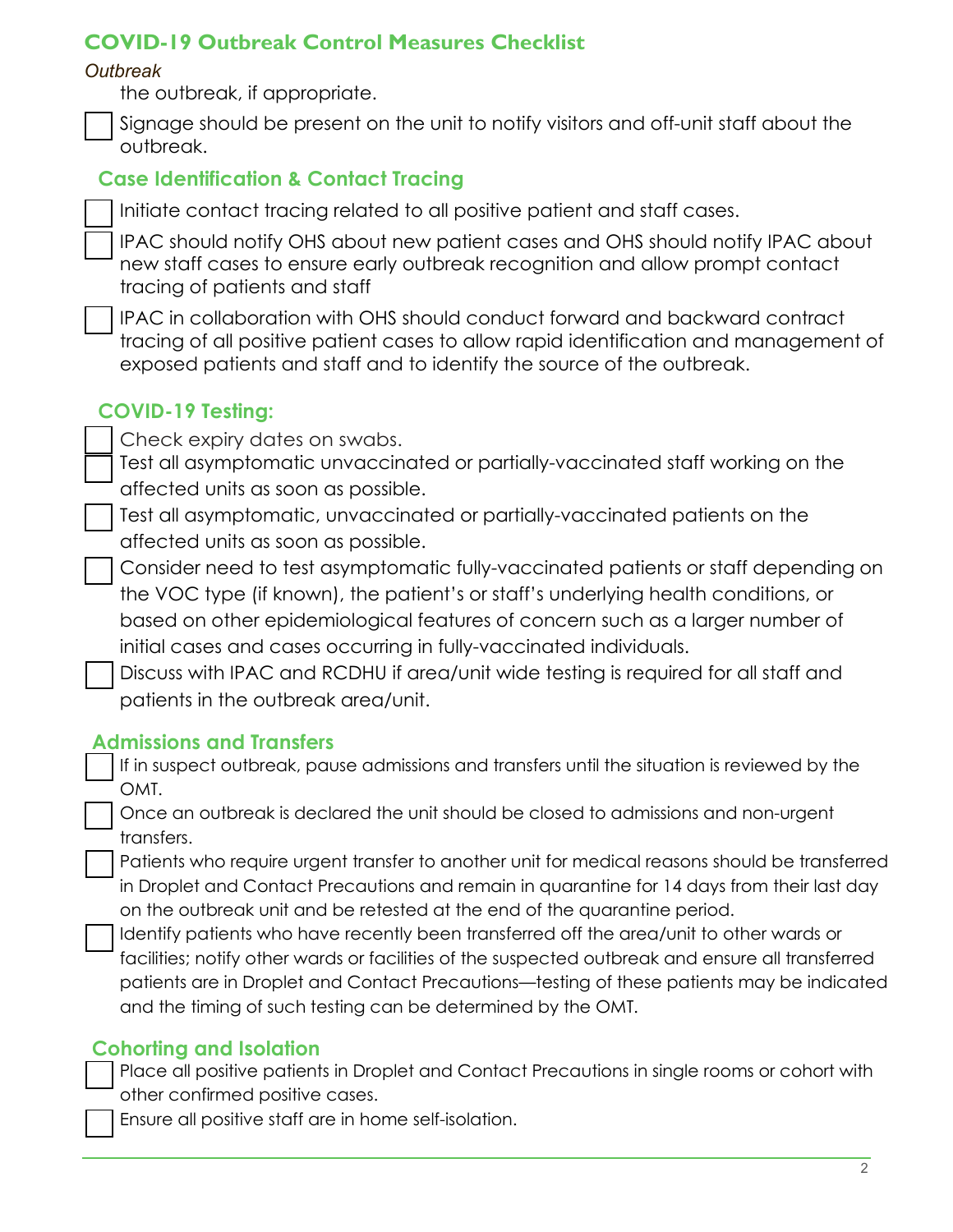#### *Outbreak*

Consider placing the entire unit in Droplet and Contact Precautions pending review at an initial OMT meeting.

If Droplet and Contact Precautions for all patients are not initiated, at a minimum patients should be confined to their rooms except for medically essential tests and procedures and group activities should be cancelled.

Place all exposed patients (e.g., roommates of positive cases) in Droplet and Contact Precautions in single rooms. Exposed patients must not be cohorted because of the risk that if one develops COVID-19 as a result of the initial exposure, they may transmit to other exposed patients in the room prior to symptom onset.

OHS should assess all exposed staff; staff with high-risk exposures should be placed on homeself isolation for 10 days, OHS can bring back staff on work-self-isolation if they are facing critical staff shortages.

# **Personal Protective Equipment(PPE)**

Ensure PPE is available near the entrance of each patient room.

PPE must be donned prior to entering the room.

PPE must be doffed and discarded prior to exiting the room.

PPE is not required outside of patient care areas – source protection mask only.

Ensure PPE supplies are sufficient and accessible by staff.

**Decision Point:** Consider if staff will be wearing a surgical mask, N95 or a KN95 mask.

## **Occupational Health of Employees**

Review staff vaccination rates and promote staff vaccination.

Prepare a list for the number of vaccinated staff and patients for public health.

Symptomatic staff should notify OHS, be tested regardless of vaccination status, and should not be working until cleared by OHS.

- » Return to work for asymptomatic, low-risk staff : **NEGATIVE COVID-19 RESULT:**
	- enteric illness 48 hours symptom free
	- respiratory illness 5 days from the onset of symptoms or until symptoms have resolved for 24 hours

### **Screening**

Ensure that active screening of staff for COVID-19 symptoms is occurring. Symptomatic staff should not remain at work, should be placed on home self-isolation and should be tested for COVID-19 regardless of vaccination status; OHS should be notified of all symptomatic staff. Assess all patients in the outbreak area for symptoms of COVID-19—symptomatic patients should be placed in Droplet and Contact Precautions in a single room with access to their own toileting facility where possible and tested for COVID-19; symptomatic patients should not be cohorted. IPAC should be notified of all symptomatic patients.

All patients should be assessed twice daily for COVID-19 symptoms.

When patients are recognized as having new COVID-19 symptoms, testing should be repeated, Droplet and Contact Precautions initiated, and IPAC informed immediately.

# **Control Measures for Visitors:**

Consider restricting all visitors.

If visitors are permitted, restrict visitors to only essential care partners as per the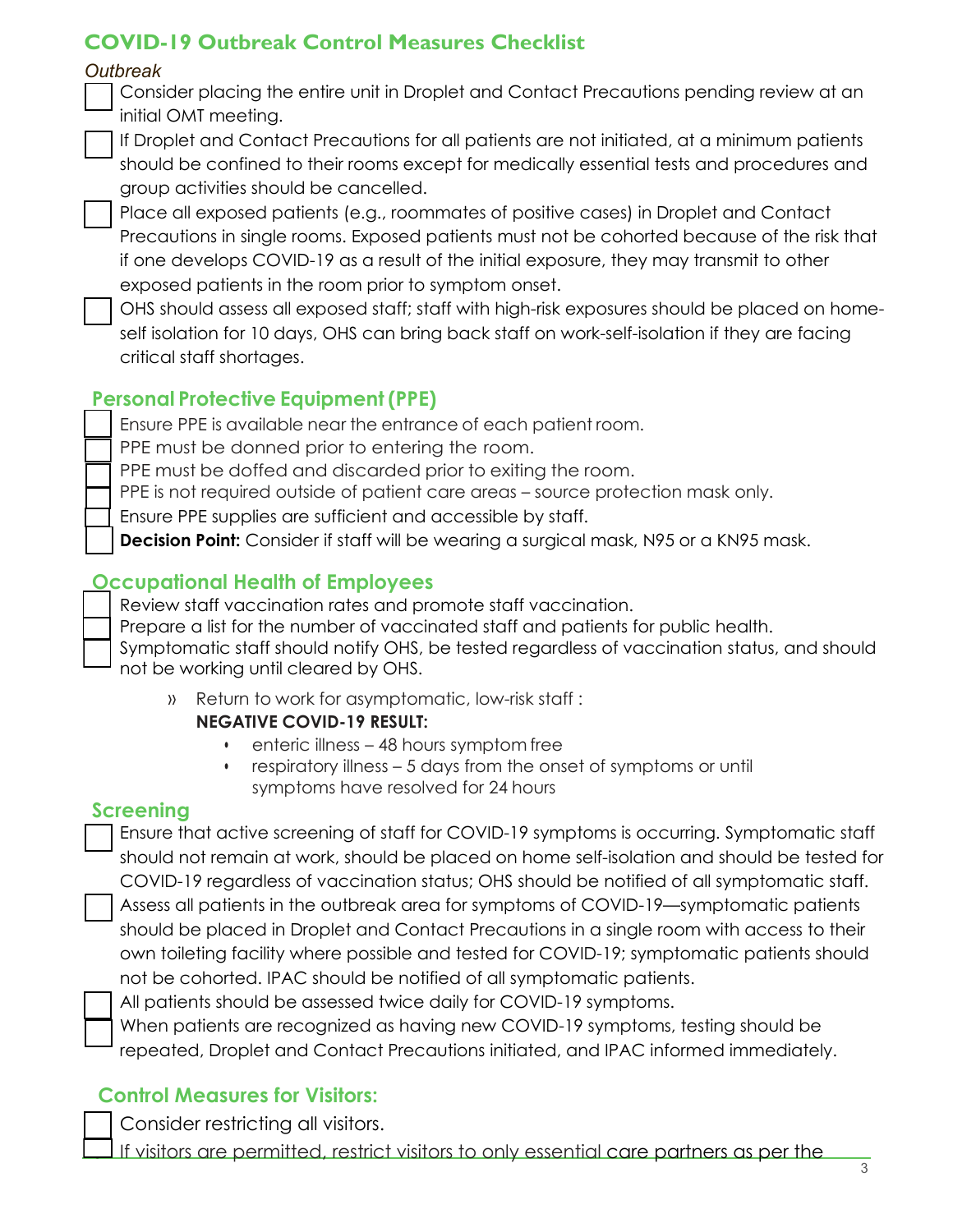#### *Outbreak*

facilities outbreak policy

» Consider allowing 1 caregiverper patient can visitat a timeduring an outbreak in an acute care facility.

Notify visitors of outbreak through signage at entrances.

Notify visitors of contact/droplet precautions with signage on patient doors. Notify all outside agencies contracted to work in the facility of the outbreak. Ensure that visitors are screened. Those that fail screening are not permitted in the facility (visitors for imminently palliative patients who fail screening may be considered for entry, as per hospital policy, but hospitals must ensure they wear a medical (surgical/procedure) mask and physically distance from other patients and staff).

Provide education and instruction to visitors to:

- » Clean hands before and after visit.
- » Use appropriate PPE for direct care/close contact with patients inthe Outbreakarea/unit.

Visit only one patient, clean hands and exit facility.

# **Communal Dining, Social Activities:**

Modify or suspend communal dining and indoor social activities as required.

Consider individualized activities and stimulation for patients in isolation.

# **IPAC Practices**

Review IPAC and OHS policies.

Review IPAC and OHS practices on the unit through discussion with unit leadership, unit educators, and front-line staff from all professional groups (e.g., nursing, allied health, environmental services, etc.).

Audit unit practices including IPAC and OHS practices.

Provide education on key elements of the COVID-19 IPAC and OHS response.

Provide education on symptom surveillance and reporting.

Consider the use of "safety coaches" on the unit to monitor and provide feedback on hand hygiene and PPE practices.

# **Monitoring Transmission**

Conduct additional point prevalence studies if ongoing transmission is occurring at a frequency determined by the extent of ongoing transmission.

If significant ongoing transmission is occurring, expand point prevalence testing to include fully vaccinated patients and staff for at least one round of point prevalence testing if fullyvaccinated patients and staff were excluded from the initial point prevalence.

### **Staff Shared Spaces**

Limit the number of staff in shared office spaces, eating spaces and break rooms. Limit or pause social activities at the hospital.

Limit or pause contact outside the hospital (e.g., shared transportation to and from work, after work social activities, staff that live together).